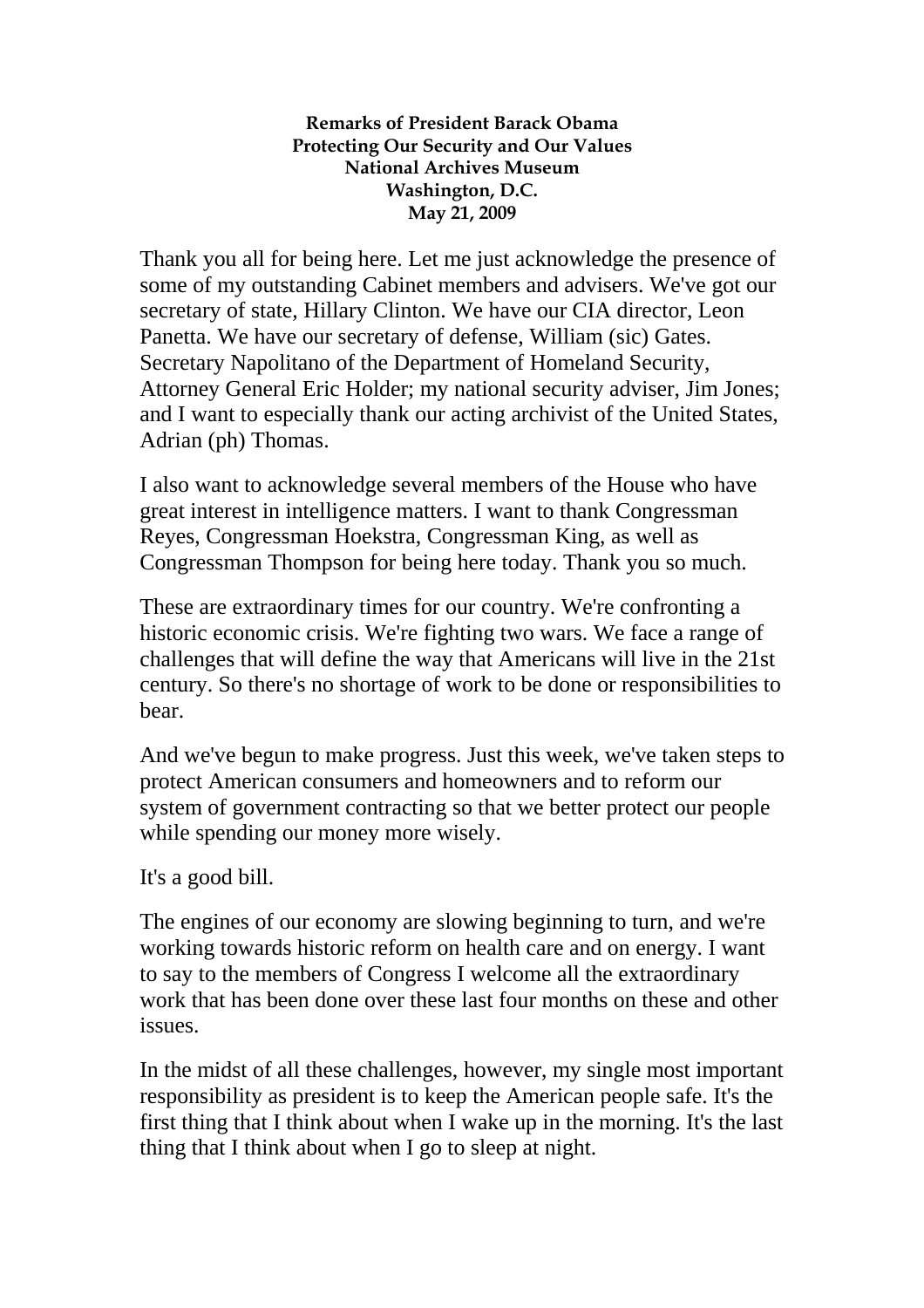And this responsibility is only magnified in an era when an extremist ideology threatens our people and technology gives a handful of terrorists the potential to do us great harm.

We are less than eight years removed from the deadliest attack on American soil in our history. We know that Al Qaida is actively planning to attack us again. We know that this threat will be with us for a long time and that we must use all elements of our power to defeat it.

Already, we've taken several steps to achieve that goal. For the first time since 2002, we're providing the necessary resources and strategic direction to take the fight to the extremists who attacked us on 9/11 in Afghanistan and Pakistan. We're investing in the 21st century military intelligence capabilities that will allow us to stay one step ahead of a nimble enemy.

We have reenergized a global nonproliferation regime to deny the world's most dangerous people access to the world's deadliest weapons. And we've launched an effort to secure all loose nuclear materials within four years.

We're better protecting our border and increasing our preparedness for any future attack or natural disaster. We're building new partnerships around the world to disrupt, dismantle, and defeat Al Qaida and it's affiliates. And we have renewed American diplomacy so that we, once again, have the strength and standing to truly lead the world.

Now, these steps are all critical to keeping America secure, but I believe with every fiber of my being that, in the long run, we also cannot keep this country safe unless we enlist the power of our most fund mental values. The documents that we hold in this very hall, the Declaration of Independence, the Constitution, the Bill of Rights. These are not simply words written into aging parchment. They are the foundation of liberty and justice in this country and a light that shines for all who seek freedom, fairness, equality, and dignity around the world.

I stand here today as someone whose own life was made possible by these documents. My father came to these shores in search of the promise that they offered. My mother made me rise before dawn to learn their truths when I lived as a child in a foreign land.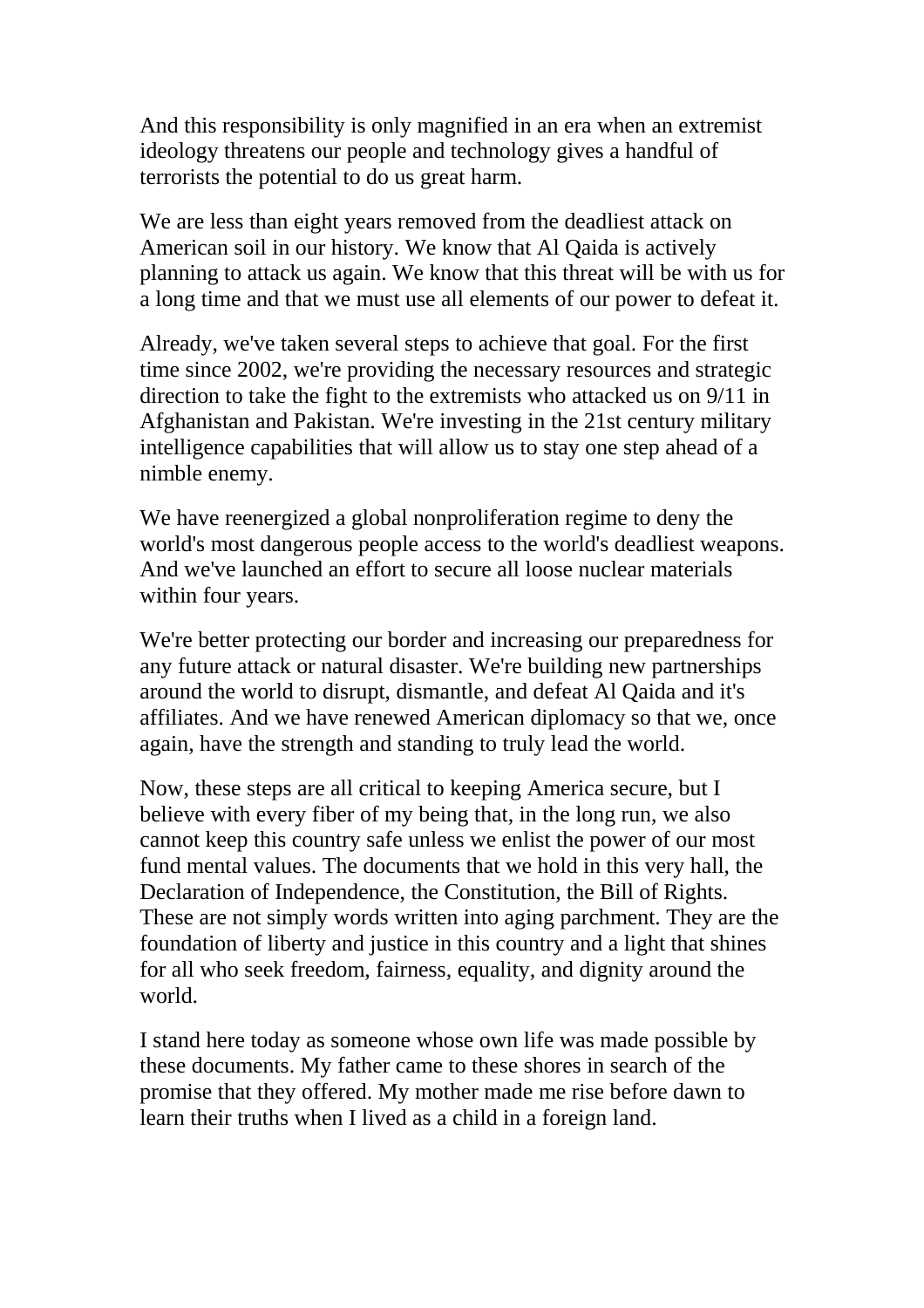My own American journey was paved by generations of citizens who gave meaning to those simple words: To form a more perfect union. I've studied the Constitution as a student. I've taught it as a teacher. I've been bound by it as a lawyer and a legislator.

I took an oath to preserve, protect, and defend the Constitution as commander-in-chief. And as a citizen, I know that we must never, ever turn our back on its enduring principles for expedient's sake. I make this claim not simply as a matter of idealism. We uphold our most cherished values not only because doing so is right but because it strengthens our country and it keeps us safe.

Time and again, our values have been our best national security asset in war and peace, in time of ease and in eras of upheaval. Fidelity to our values is the reason why the United States of America grew from a small string of colonies under the writ of an empire to the strongest nation in the world. It's the reason why enemy soldiers have surrendered to us in battle knowing they'd receive better treatment from America's armed forces than from their own government.

It's the reason why America has benefited from strong alliances that amplified our power and drawn a sharp moral contrast with our adversaries. It's the reason why we've been able to overpower the iron fist of fascism and outlast the Iron Curtain of communism and enlist free nations and free peoples everywhere in the common cause and common effort of liberty.

From Europe to the Pacific, we've been the nation that has shut down torture chambers and replaced tyranny with the rule of law. That is who we are. And where terrorists offer only the injustice of disorder and destruction, America must demonstrate that our values and our institutions are more resilient than a hateful ideology.

After 9/11, we knew that we had entered a new era, that enemies who did not abide by any law of war would present new challenges to our application the law, that our government would need new tools to protect the American people, and that these tools would have to allow us to prevent attacks instead of simply prosecuting those who tried to carry them out.

Unfortunately, faced with an uncertain threat, our government made a series of hasty decisions. I believe that many of these decisions were motivated by a sincere desire to protect the American people. But I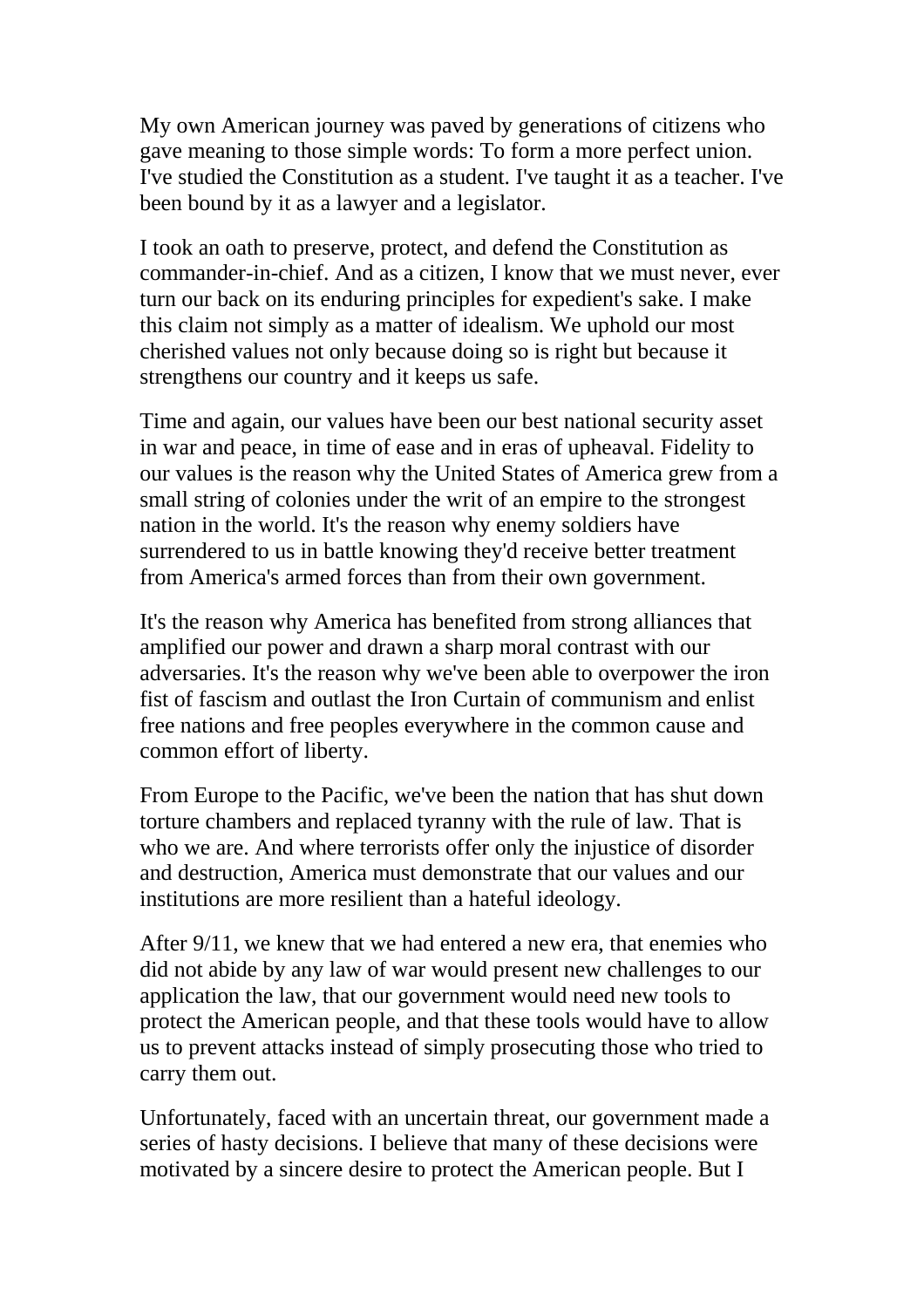also believe that all too often our government made decisions based on fear rather than foresight.

All too often, our government trimmed facts and evidence to fit ideological predispositions. Instead of strategically applying our power and power principles, too often, we set those principles aside as luxuries that we could no longer afford.

And during this season of fear, too many of us, Democrats and Republicans, politicians, journalists, and citizens fell silent. In other words, we went off course. This is not my assessment alone. It was an assessment that was shared by the American people who nominated candidates for president from both major parties to, despite our many differences, called for a new approach, one that rejected torture, and one that recognized the imperative the closing the prison at Guantanamo Bay.

Now, let me be clear. We are, indeed, at war with Al Qaida and it's affiliates. We do need to update our institutions to deal with this threat. But we must do so with an abiding confidence in the rule of law and due process, in checks and balances and accountability. For reasons that I will explain, the decisions that were made over the last eight years established an ad hoc legal approach for fighting terrorism that was neither effective nor sustainable; a framework that failed to rely on our legal traditions and time-tested institutions and that failed to use our values as a compass.

And that's why I took several steps upon taking office to better protect the American people. First, I band the use of so-called enhanced interrogation techniques by the United States of America.

Now, I know some have argued that brutal methods like waterboarding were necessary to keep us safe. I could not disagree more. It's commander-in-chief, I see the intelligence. I bear the responsibility for keeping this country safe. And I categorically reject the assertion that these are the most effective means of interrogation.

What's more, they undermine the rule of law. They alienate us in the world. They serve as a recruitment tool for terrorists and increase the will of our enemies to fight us while decreasing the will of others to work with America.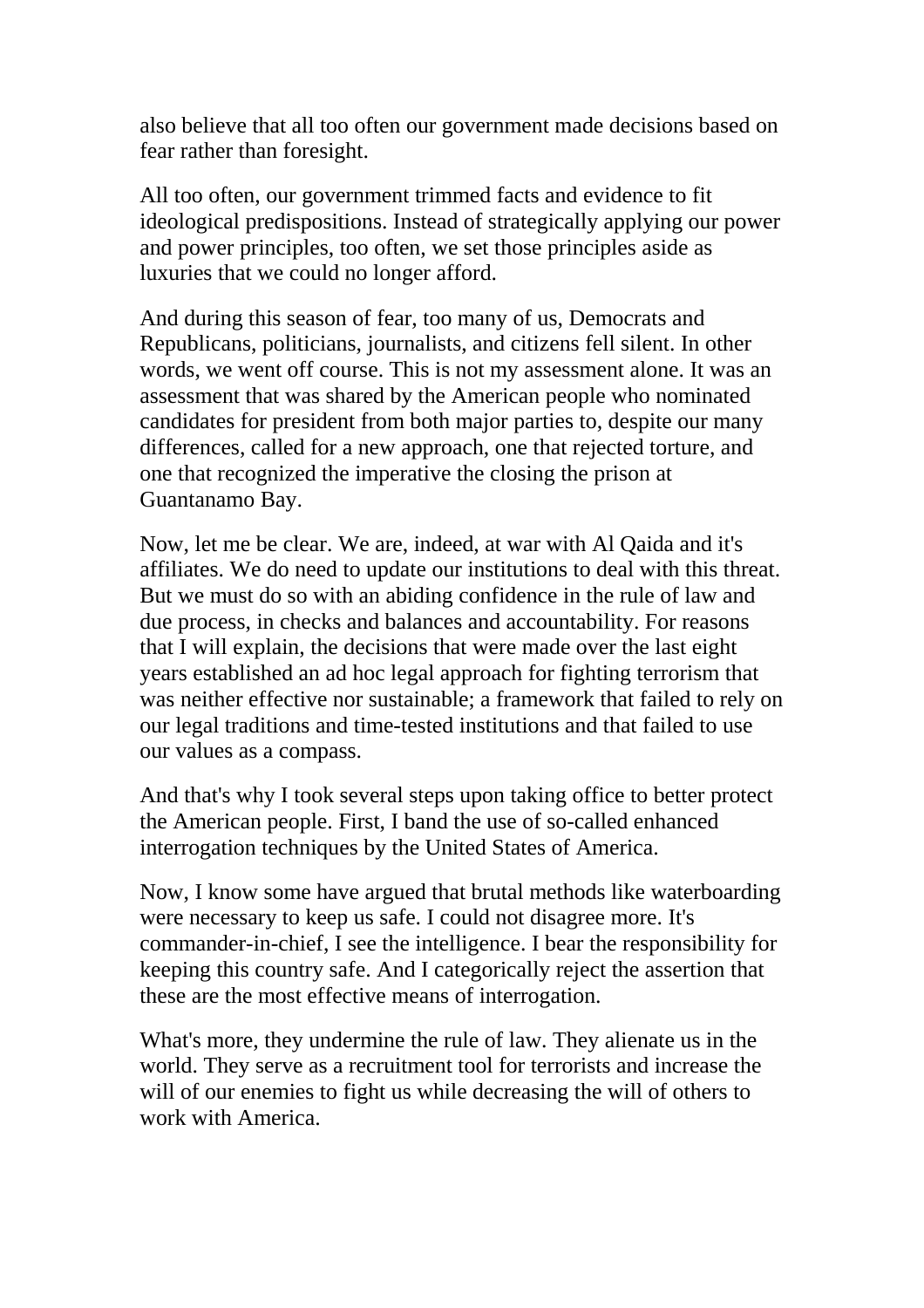They risk the lives of our troops by making it less likely that others will surrender to them in battle and more likely that Americans will be mistreated if they are captured. In short, they did not advance our war and counterterrorism efforts; they undermined them. And that is why I ended them once and for all.

Now, I should add, the arguments against these techniques did not originate from my administration. As Senator McCain once said, torture serves as a great propaganda tool for those who recruit people to fight against us.

And even under President Bush, there was recognition among members of his own administration, including a secretary of state, other senior officials, and many in the military and in intelligence community that those who argued for these tactics were on the wrong side of the debate and the wrong side of history.

That's why we must leave these methods where they belong, in the past. They are not who we are, and they are not America.

Now, the second decision that I made was to order the closing of the prison camp at Guantanamo Bay.

For over seven years, we have detained hundreds of people at Guantanamo. During that time, the system of military commissions that were in place at Guantanamo succeeded in convicting a grand total of three suspected terrorists. Let me repeat that -- three convictions in over seven years.

Instead of bringing terrorists to justice, efforts of prosecution met setback after setback. Cases lingered on. And in 2006, the Supreme Court invalidated the entire system. Meanwhile, over 525 detainees were released from Guantanamo under -- not my administration - under the previous administration. Let me repeat that. Two-thirds of the detainees were released before I took office and ordered the closure of Guantanamo.

There's also no question that Guantanamo set back the moral authority that is America's strongest currency in the world. Instead of building a durable framework for the struggle against Al Qaida that drew upon our deeply-held values and traditions, our government was defending positions that undermined the rule of law. In fact, part of the rationale for establishing Guantanamo in the first place was the misplaced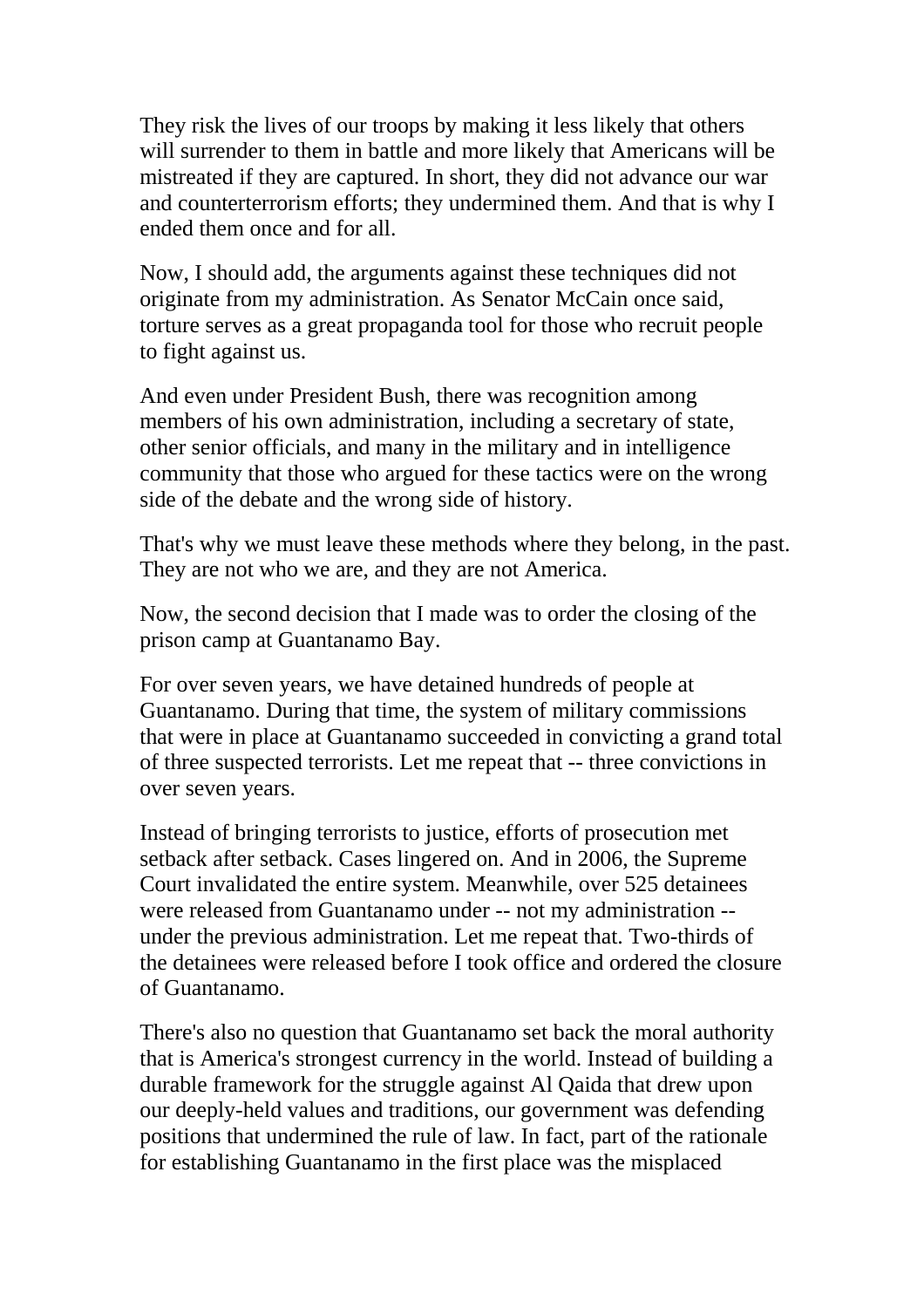notion that a prison there would be beyond the law, a proposition that the Supreme Court soundly rejected.

Meanwhile, instead of serving as a tool to counter terrorism, Guantanamo became a symbol that helped Al Qaida recruit terrorists to its cause. Indeed, the existence of Guantanamo, likely, created more terrorists around the world than it ever detained. So the record is clear. Rather than keeping us safer, the president at Guantanamo has weakened American national security. It is a rallying cry for our enemies. It success back the willingness of our allies to work with us in fighting an enemy that operates in scores of countries.

By any measure, the cost of keeping it open far exceed the complications involved in closing it. That's why I argued that it should be closed throughout my campaign, and that is why I ordered it closed within one year.

The third decision that I made was to order a receive of all pending cases at Guantanamo. I knew when I ordered Guantanamo closed that it would be difficult and complex. There are 240 people there are who have now spent years in legal limbo. In dealing with the situation, we don't have the luxury of starting from scratch. We're cleaning up something that is quite simply a mess, a misguided experiment that has left in its wake a flood of legal challenges that my administration is forced to deal with on a constantly, almost daily, basis and that consumes the time of government officials whose time should be spent on better protecting our country.

Indeed, the legal challenges that have sparked so much debate in recent weeks here in Washington would be taking place whether or not I decided to close Guantanamo. For example, the court ordered the release of 17 Uighurs -- 17 Uighur detainees took place last fall when George Bush was president.

The Supreme Court that invalidated the system of prosecution at Guantanamo in 2006 was overwhelmingly appointed by Republican presidents, not wild-eyed liberals. In other words, the problem of what to do with Guantanamo detainees was not caused by my decision to close the facility. The problem exists because of the decision to open Guantanamo in the first place.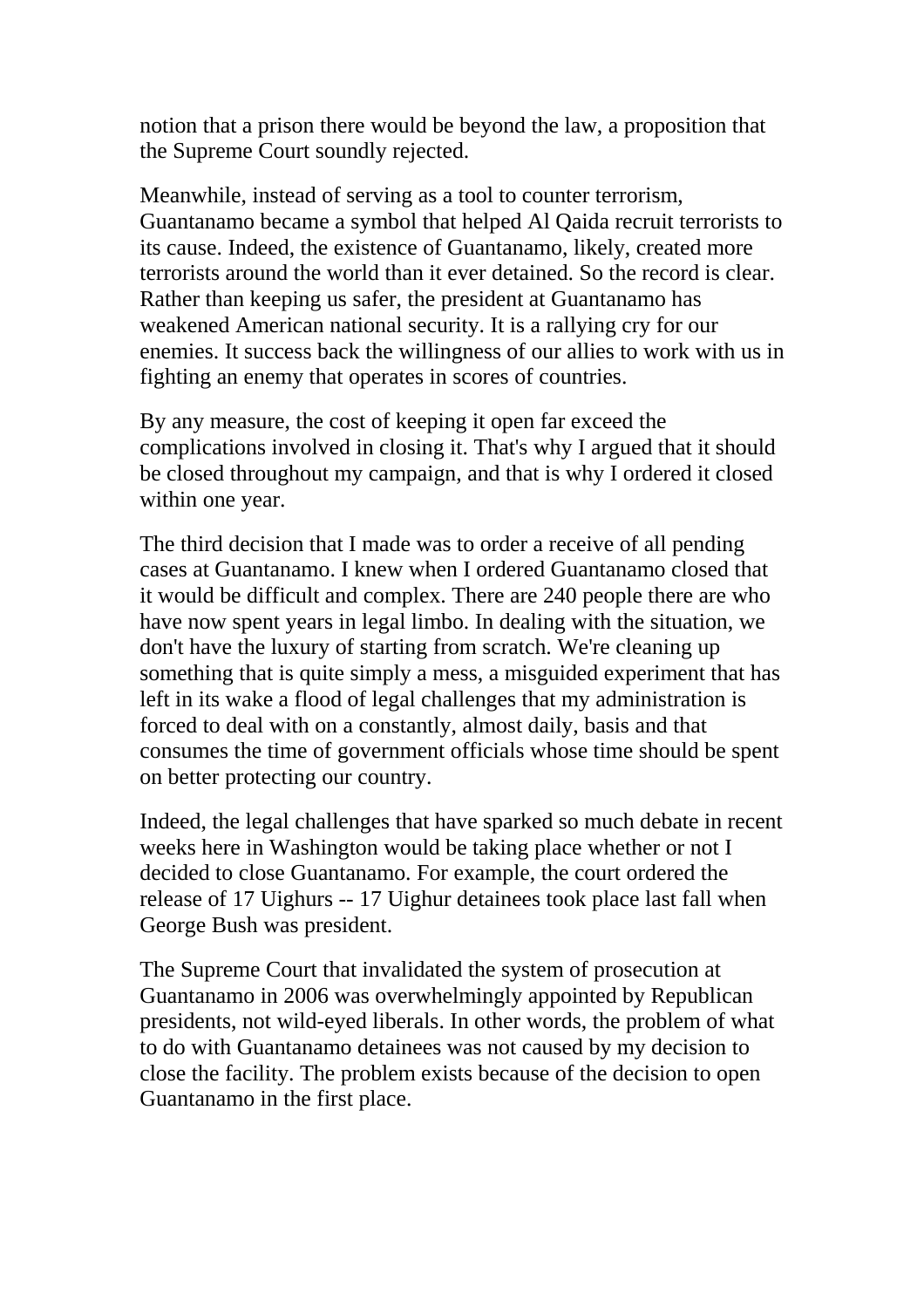Now, let me be blunt. There are no neat or easy answers here. I wish there were. But I can tell you that the wrong answer is to pretend like this problem will go away if we maintain an unsustainable status quo.

As president, I refuse to allow this problem to fester. I refuse to pass it on to somebody else. It is my responsibility to solve the problem. Our security interests will not permit us to delay. Our courts won't allow it and neither should our conscience.

Now, over the last several weeks, we've seen a return of politicization of these issues that have characterized the last several years. I'm an elected official. I understand these problems arouse passions and concerns. They should. We're confronting some of the most complicated questions that a democracy can face.

But I have no interest in spending all of our time relitigating the policies of the last eight years. I'll leave that to others. I want to solve these problems. And I want to solve them together as Americans. And we will be ill served by some of the fear-mongering that emerges whenever we discuss this issue.

Listening to the recent debate, I've heard words that, frankly are calculated to scare people rather than educate them; words that have more to do with politics than protecting our country. So I want to take this opportunity to lay out what we are doing and how we intend to resolve these outstanding issues. I will explain how each action that we are taking will help build a framework that protects both the American people and the values that we hold most dear.

And I'll focus on two broad areas. First, issues relating to Guantanamo and our detention policy, but second, I also want to discuss issues relating to security and transparency.

Now, let me begin by disposing of one argument as plainly as I can. We are not going to release anyone if it would endanger our national security nor will we release detainees within the United States who endanger the American people. Where demanded by justice and national security, we will seek to transfer some detainees to the same type of facilities in which we hold all manner of dangerous and violent criminals within our borders; namely, highly secure prisons that ensure the public safety.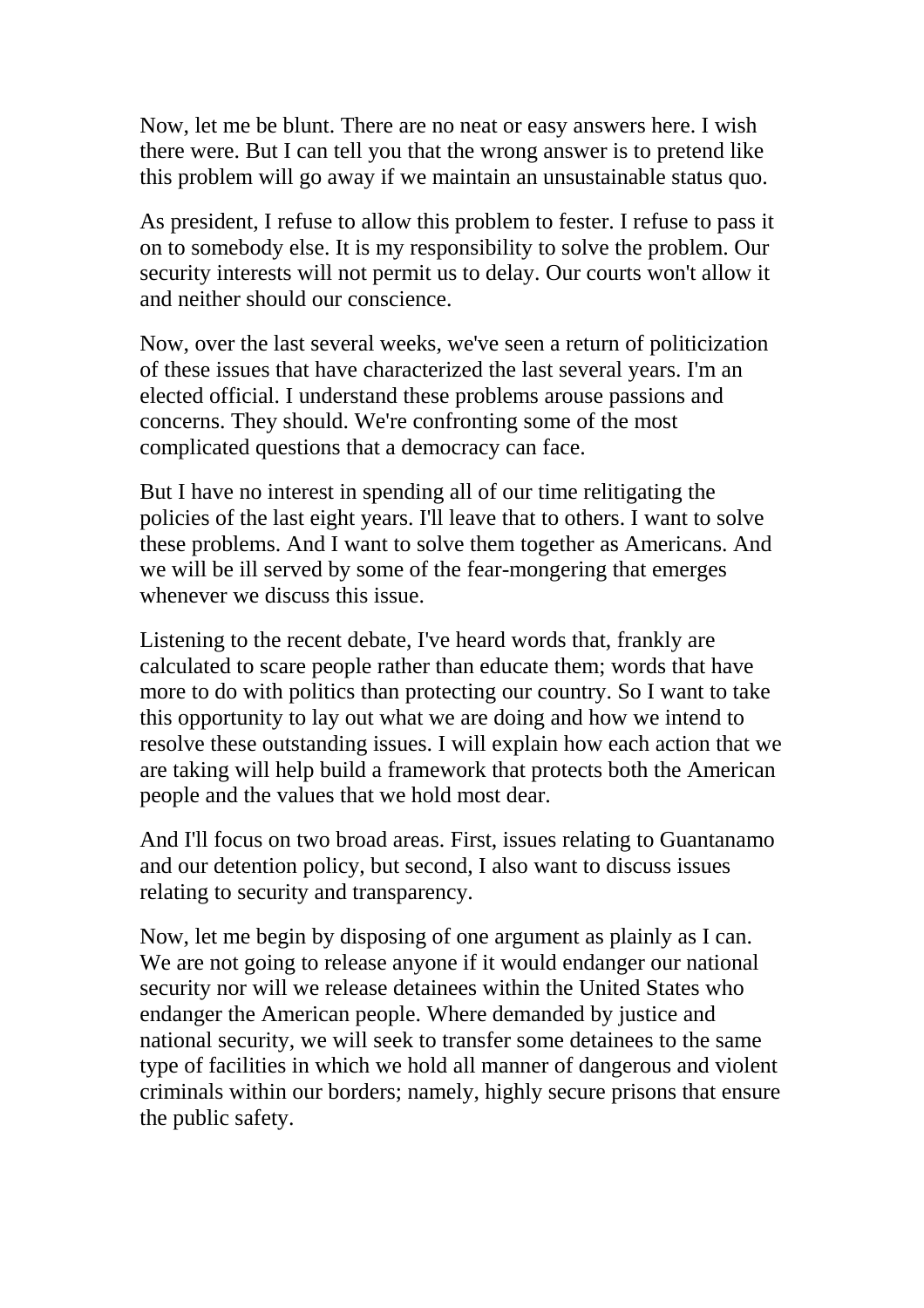As we make these decisions, bear in mind the following fact. Nobody has ever escaped from one of our federal super-max prisons which hold hundreds of convicted terrorists. As Republican Senator Lindsey Graham said, the idea that we cannot find a place to securely house 250-plus detainees within the states is not rational.

We are currently in the process of reviewing each of the detainee cases at Guantanamo to determine the appropriate policy for doing with them. And as we do so, we are acutely aware that, under the last administration, detainees were released and, in some cases, returned to the battle field. That's why we are doing away with the poorly planned, haphazard approach that led those detainees go in the past.

Instead, we are treating these case with the care and attention that the law requires and that our security demands.

Now, going forward, these cases will fall into five distinct categories. First, whenever feasible, we will try those who have violated American criminal laws in federal courts. Courts provided for by the United States Constitution. Some have derided our federal courts as incapable of handling the trials of terrorists. They are wrong.

Our courts and our juries, our citizens, are tough enough to convict terrorists. The record make that clean. Ramzi Yousef tried to blow up the World Trade Center. He was convicted in our courts and is serving a life sentence in U.S. prisons.

Zacarius Moussaoui has been identified as the twentieth 9/11 hijacker. He was convicted in our courts, and he, too, is serving a life sentence in prison.

If we try those terrorists in our courts and hold them in our prisons, then we can do the same with detainees from Guantanamo. Recently, we prosecuted and received a guilty plea from a detainee, Al Mari, in federal court after years of legal confusion. We're preparing to transfer another detainee to the Southern District Court of New York where he will face trial to charges related to the 1998 bombings of our embassies in Kenya and Tanzania, bombings that killed over 200 people.

Preventing this detainee from coming to our shores would prevent his trial and conviction. And after over a decade, it is time to finally see that justice is served.

And that is what we intend to do.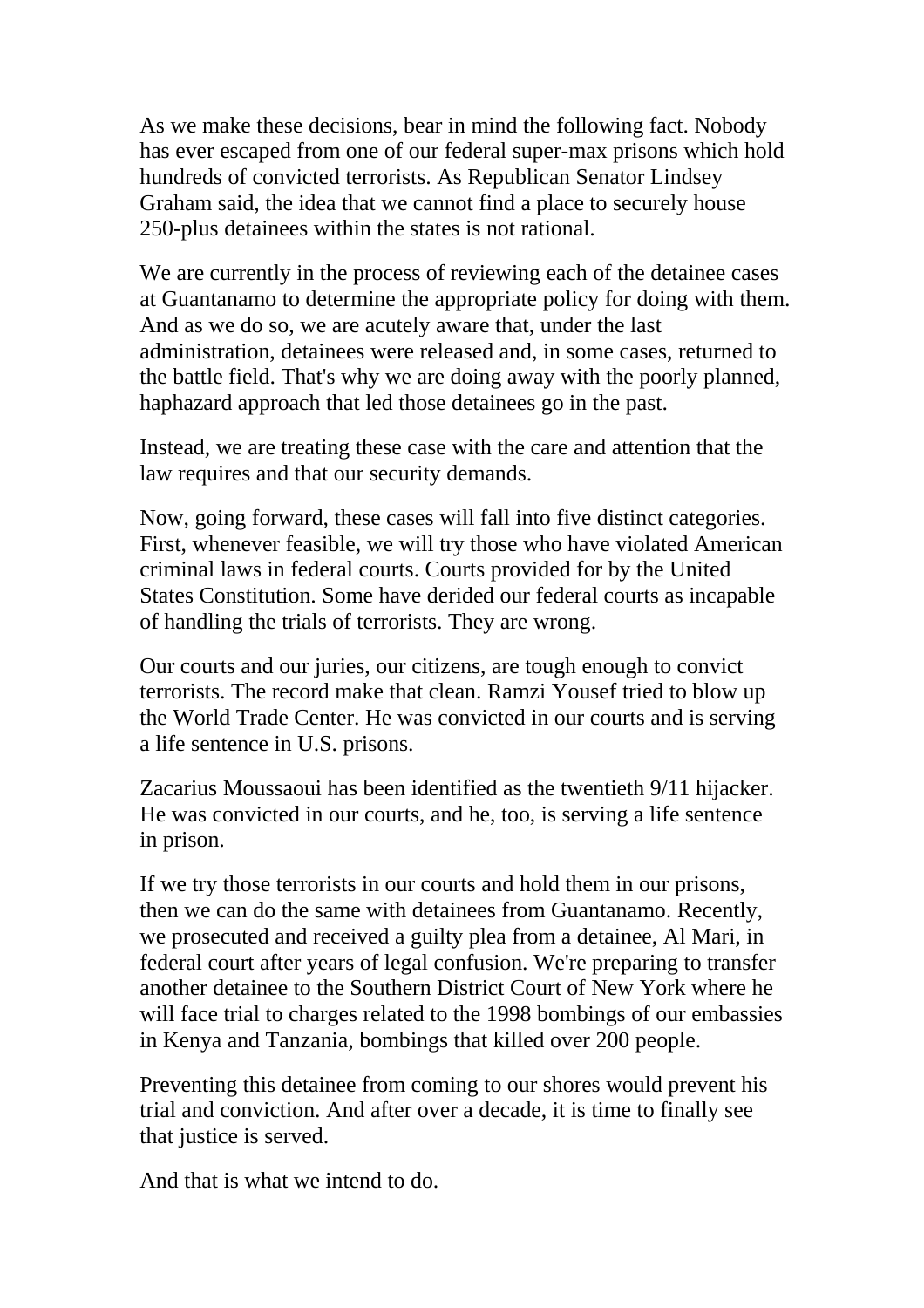The second category of cases involves detainees who violate the laws of war and are, therefore, best tried through military commissions. Now, military commissions have a history in the United States dating back to George Washington and the Revolutionary War. They are an appropriate venue for trying detainees for violations of the laws of war. They allow for the protection of sensitive sources and methods of intelligence gathering. They allow for the safety and security of participants and for the presentation of evidence gathered from the battle field that cannot always be effectively presented in federal courts. Now, some have suggested that this represents a reversal on my part. They should look at the record. In 2006, I did strongly oppose legislation proposed by the Bush administration and passed by the Congress because it failed to establish a legitimate legal framework with the kind of meaningful due process, rights, for the accuses that could stand up on appeal.

I said at that time, however, that I supported the use of military commissions to try detainees provided there were several reforms. And in fact, there was some bipartisan efforts to achieve those reforms. Those are the reforms that we are now making.

Instead of using the flawed commissions of the last seven years, my administration is bringing our commissions in line with the rule of law. We will no longer permit the use of evidence -- as evidence statements that have been obtained using cruel, inhuman, or degrading interrogation methods. We will no longer place the burden to prove that hearsay is unreliable on the opponent of the hearsay. And we will give detainees greater latitude in selecting their own counsel and more protections if they refuse to testify.

These reforms, among others, will make our military commissions a more credible and effective means of administering justice. And I will work with Congress and members of both parties as well as legal authorities across the political spectrum on legislation to ensure that these commissions are fair, legitimate, and effective.

The third category of detainees includes those who have been ordered released by the courts. Now, let me repeat what I said earlier. This has nothing to do with my decision to close Guantanamo. It has to do with the rule of law. The courts have spoken. They have found that there is no legitimate reason to hold 21 of the people currently held at Guantanamo.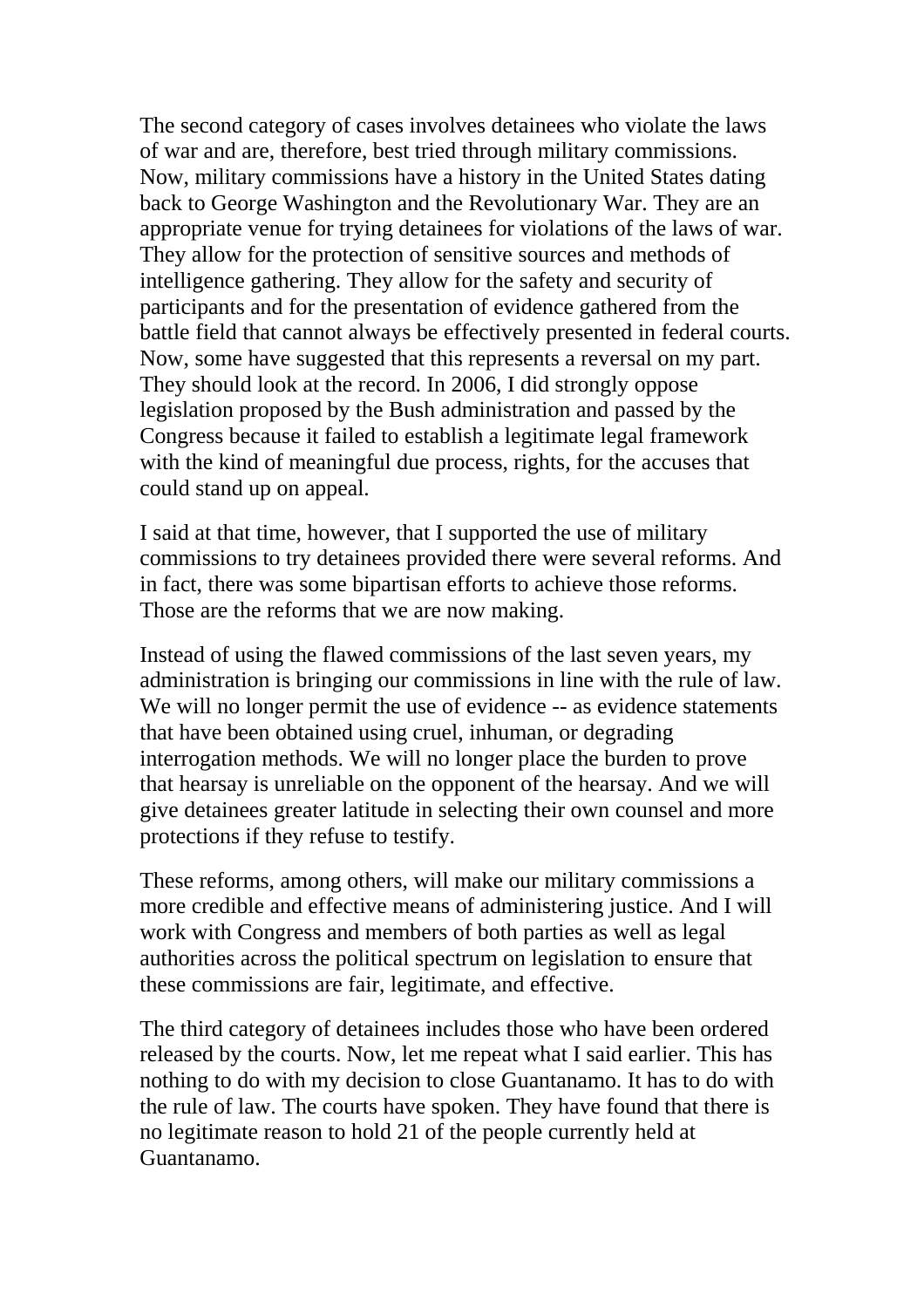Nineteen of these findings took place before I was sworn into office. I cannot ignore these rulings because, as president, I, too, am bound by the law. The United States is a nation of laws, and so we must abide by these rulings.

The fourth category of cases involves detainees who we have determined can be transferred safely to another country. So far, our review team has approved 50 detainees for transfer. And my administration is in ongoing discussions with a number of other countries about the transfer of detainees to their soil for detention and rehabilitation.

Now, finally, there remains the question of detainees at Guantanamo who cannot be prosecuted yet who pose a clear danger to the American people. And I have to be honest here. This is the toughest single issue that we will face.

We're going to exhaust every avenue that we have to prosecute those at Guantanamo who pose a danger to our country. But even when this process is complete, there may be a number of people who cannot be prosecuted for past crimes, in some cases, because evidence may be tainted, but who, nonetheless, pose a threat to the security of the United **States** 

Examples of that threat include people who've received extensive explosives training at Al Qaida training camps or commanded Taliban troops in battle or expressed their allegiance to Osama bin Laden or otherwise made it clear that they want to kill Americans. These are people who, in effect, remain at war with the United States. Let me repeat, I am not going release individuals who endanger the American people.

Al Qaida terrorists and their affiliates are at war with the United States, and those that we capture, like other prisoners of war, must prevented from attacking us again. Having said that, we must recognize that these detention policies cannot be unbounded. They can't be based simply on what I or the executive branch decide alone. And that's why my administration has begun to reshape the standards that apply to ensure that they are in line with the rule of law.

We must have clear, defensible, and lawful standards for those who fall into this category. We must be fair procedures so that we don't make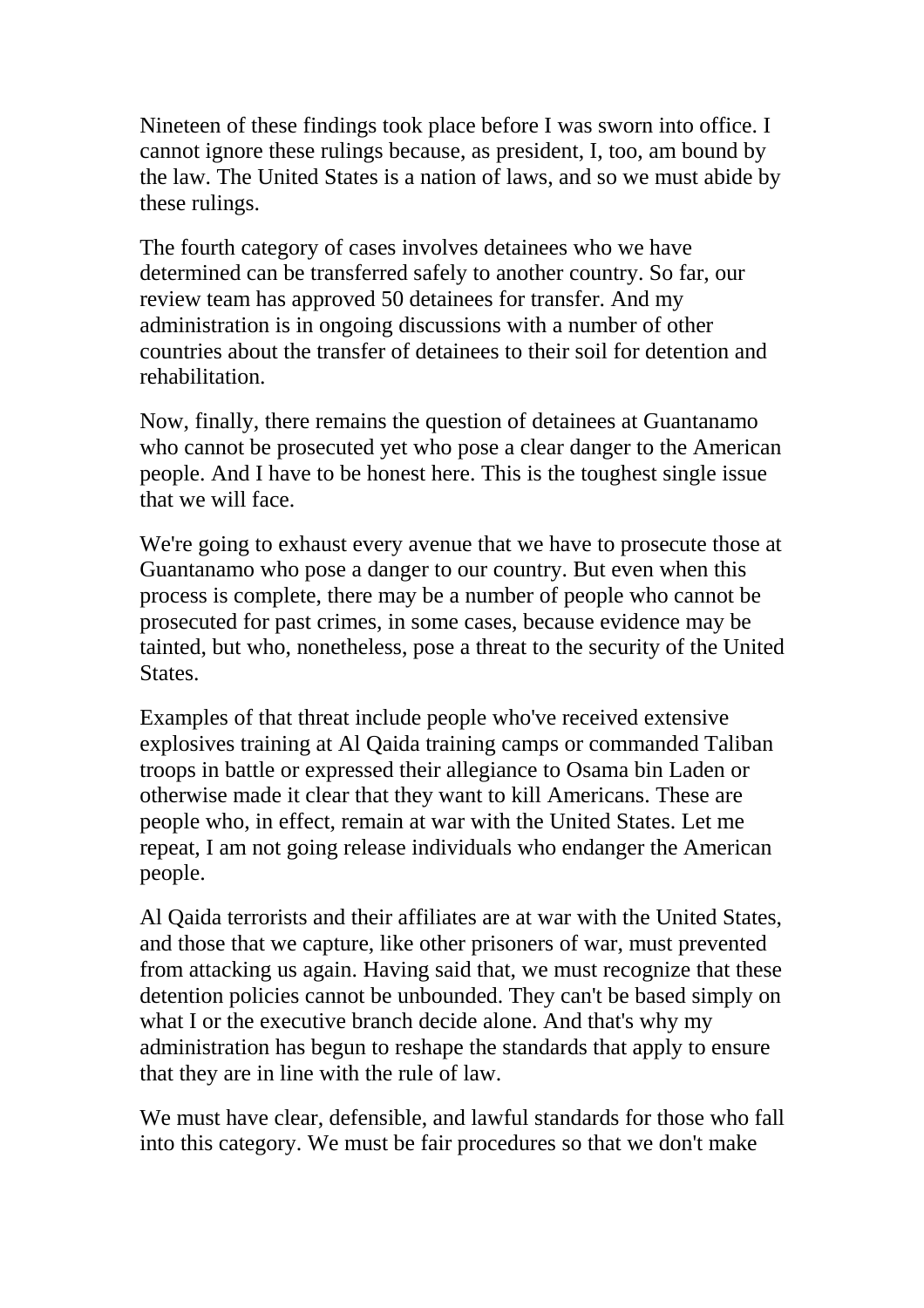mistakes. We must have a thorough process of periodic review so that any prolonged detention is carefully evaluated and justified.

I know that creating such a system poses unique challenges and other countries have grappled with this question. Now, so must we. But I want to be very clear that our goal is to construct a legitimate legal framework for the remaining Guantanamo detainees that cannot be transferred. Our goal is not to avoid a legitimate legal framework. In our constitutional system, prolonged detention should not be the decision of any one man. If and when we determine in that United States must hold individuals to keep them from carrying out an act of war, we will do so within a system that involves judicial and congressional oversight. And so going forward, my administration will work with Congress to develop an appropriate legal regime, that our efforts are consistent with all values and our Constitution.

Now, as our efforts to close Guantanamo move forward, I know that the politics in Congress will be difficult. These are issues that are fodder for 30-second commercials. You can almost picture the direct mail pieces that emerge from many who vote on this issue designed to frighten the population. I get it.

But if we continue it make decisions within a climate of fear, we will make more mistakes. And if he refuse to deal with these issues today, then I guarantee you that they will be an albatross around our efforts to combat terrorism in the future. I have confidence that the American people are more interested in doing what is right to protect this country than in political posturing.

I am not the only person in this city who swore an oath to uphold the Constitution. So did each and every member of Congress. And together, we have a responsibility to enlist our values in the effort to secure our people and to leave behind the legacy that makes it easier for future presidents to keep this country safe.

Now let me touch on a second set of issues that relate to security and transparency. National security requires a delicate balance. On the one hand, our democracy depends on transparency. On the other hand, some information must be protected from public disclosure for the sake of our security. For instance, the movement of our troops, our intelligence gathering, or the information we have about a terrorist organization and it's affiliates.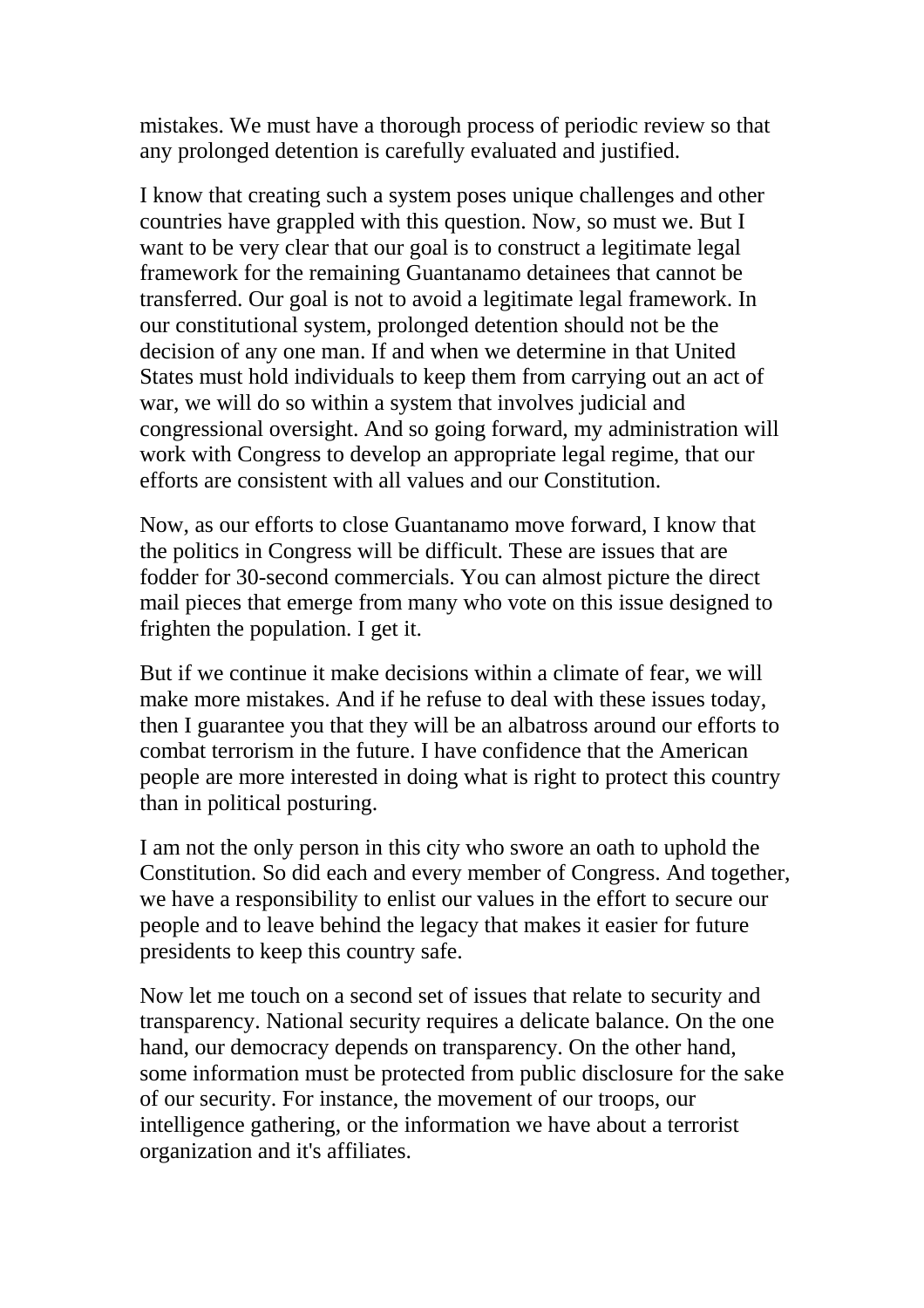In these and other cases, lives are at stake. Now, several weeks ago, as part of an ongoing court case, I released memos issued by the previous administration's office of legal counsel. I did not do this because I disagreed with the enhanced interrogation techniques that those memos authorized. And I didn't release the documents because I rejected their legal rationales. Although, I do on both counts.

I released the memos because the existence of that approach to interrogation was already widely known. The Bush administration had acknowledged its existence. And I had already banned those methods.

The argument that, somehow, by releasing those memos, we are providing terrorists with information about how they will be interrogated makes no sense. We will not be interrogating terrorists using that approach. That approach is now prohibited.

In short, I released these memos because there was no overriding reason to protect them. And the ensuing debate has helped the American people better understand how these interrogation methods came to be authorized and used.

On the other hand, I recently opposed the release of certain photographs that were taken of detainees by U.S. personnel between 2002 and 2004. Individuals who violated standards of behavior in these photos have been investigated, and they have been held accountable. There was and is no debate as to what is reflected in those photos is wrong.

Nothing's been concealed to absolve perpetrators of crimes. However, it was my judgment, informed by my national security team, that releasing these photos would inflame anti-American opinion and allow our enemies to paint U.S. troops with a broad, damning, and inaccurate brush, thereby endangering them in theaters of war.

In short, there is a clear and compelling reason to not release these particular photos. There are nearly 200,000 Americans who are serve in harm's way, and I have a solemn responsibility for their safety as commander-in-chief. Nothing would be gained by the release of these photos that matters more than the lives of our young men and women serving in harm 's way.

Now, in the press' mind and in some of the public's mind, these two cases are contradictory. They are not to me. In each of these cases, I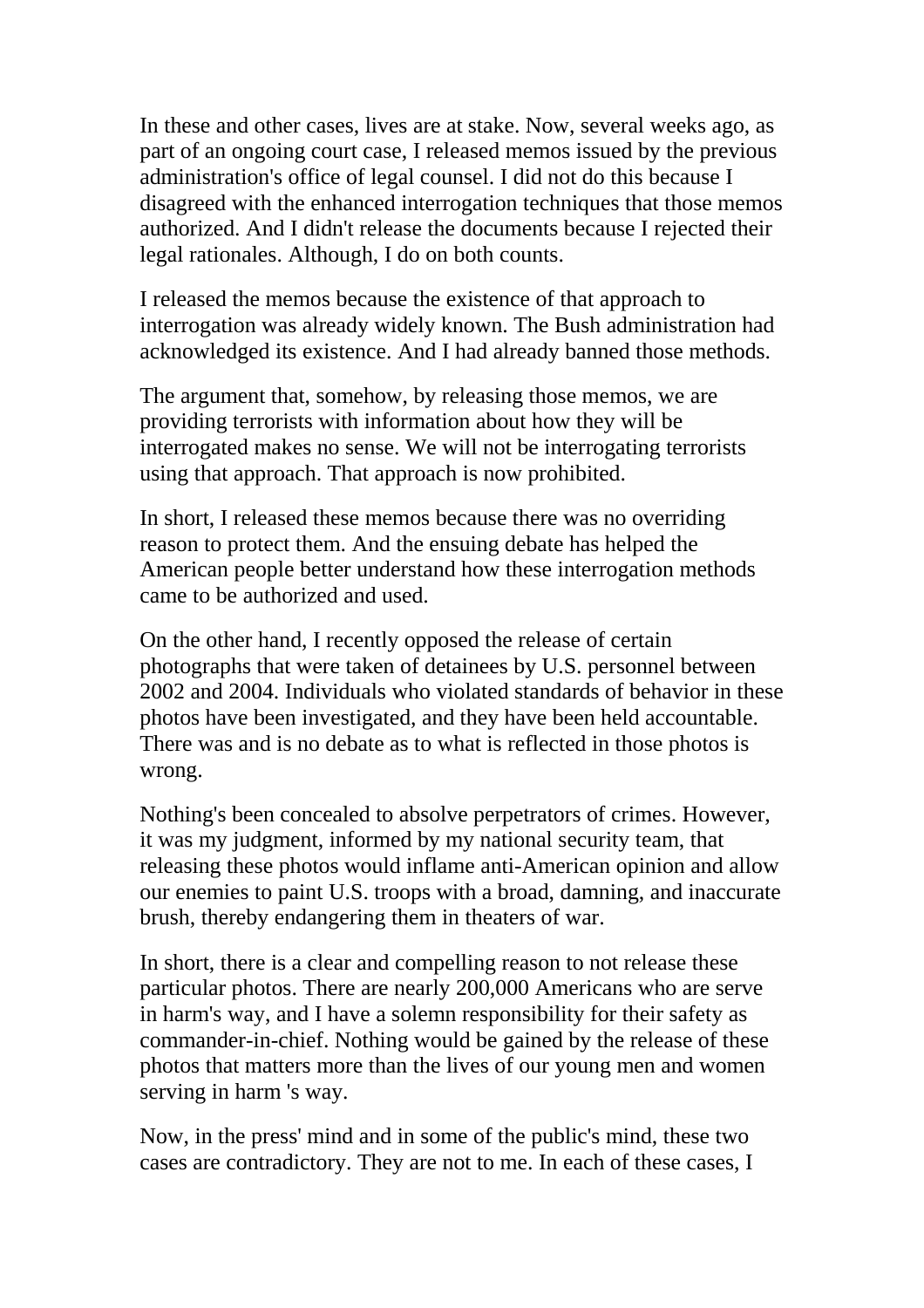had to strike the right balance between transparency and national security. And this balance brings with it a precious responsibility. There's no doubt that the American people have seen this balance tested over the last several years

In the images from Abu Ghraib and the brutal interrogation techniques made public long before I was president, the American people learned of actions taken in their name that bear no resemblance to the ideals that generations of Americans have fought for. And whether it was the run-up to the Iraq war or the revelation of secret programs, Americans often felt like part of the story had been unnecessarily withheld from them. And that caused suspicion to build up. And that leads to a thirst for accountability.

I understand that. I ran for president promising transparency. And I meant what I said. And that's why, whenever possible, my administration will make all information available to the American people so that they can make informed judgments and hold us accountable. But I have never argued -- and I never will -- that our most sensitive national security matters should simply be an open book.

I will never abandon and will vigorously defend the necessity of classification to defend our troops at war, to protect sources and methods, and to safeguard confidential actions that keep the American people safe.

Here's the difference, though. Whenever we cannot release certain information to the public for valid national security reasons, I will insist that there is oversight of my actions by Congress or by the courts. We're currently launching a review of current policies by all those agencies responsible for the classification of documents to determine where reforms are possible and to assure that the other branches of government will be in a position to review executive branch decisions on these matters because, in our system of checks and balances, someone must always watch over the watchers especially when it comes to sensitive administration -- information.

Now, along these same lines, my administration is also confronting challenges to what is known as the state secrets privilege. This is a doctrine that allows the government to challenge legal cases involving secret programs. It's been used by many past presidents, Republican and Democrat, for many decades. And while this principle is absolutely necessary in some circumstances to protect national security,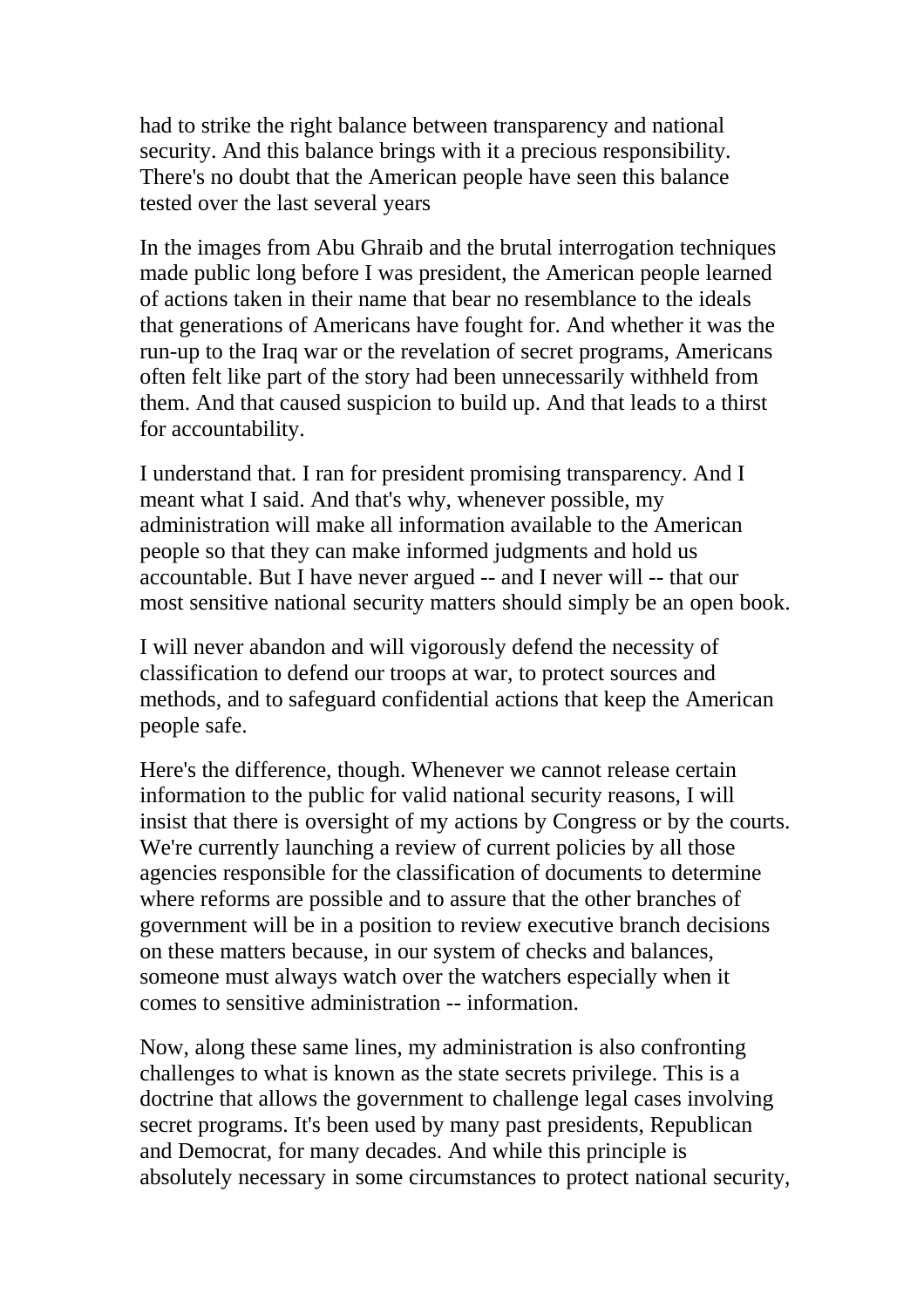I am concerned that it has been overused. It is also currently the subject of a wide range of lawsuits.

So let me lay out some principles here. We must not protect information merely because it reveals the violation of a law or embarrassment to the government. And that's why my administration is nearing completion of a thorough review of this practice. We plan to embrace several principles for reform. We will apply a stricter legal test to material that can be protected under the state secrets privilege.

We will not assert the privilege in court without first following our own formal process including review by a Justice Department committee and the personal approval of the attorney general. And each year, we will voluntarily report to Congress when we have invoked the privilege and why because, as I said before, there must be proper oversight over our actions.

Now, all these matters related to disclosure of sensitive information, I wish I could say that there was some simple formula out there to be had. There is not. These often involve tough calls, involve competing concerns, and they require a surgical approach.

But the common thread that runs through all my decisions is simple. We will safeguard what we must to protect the American people, but we will also ensure the accountability and oversight that is the hallmark of our constitutional system. I will never hide the truth because it's uncomfortable. I will deal with Congress and the courts as co-equal branches of government. I will tell the American people what I know and don't know. And when I release something publicly or keep something secret, I will tell you why.

Now, in all the areas that I've discussed today, the policies that I propose represent a new direction for the last eight years. To protect the American people and our values, we banned enhanced interrogation techniques. We are closing the prison at Guantanamo. We are reforming military commissions, and we will pursue a new legal regime to detain terrorists.

We are declassifying more information and embracing more oversight of our actions. And we're narrowing our use of the state secrets privilege.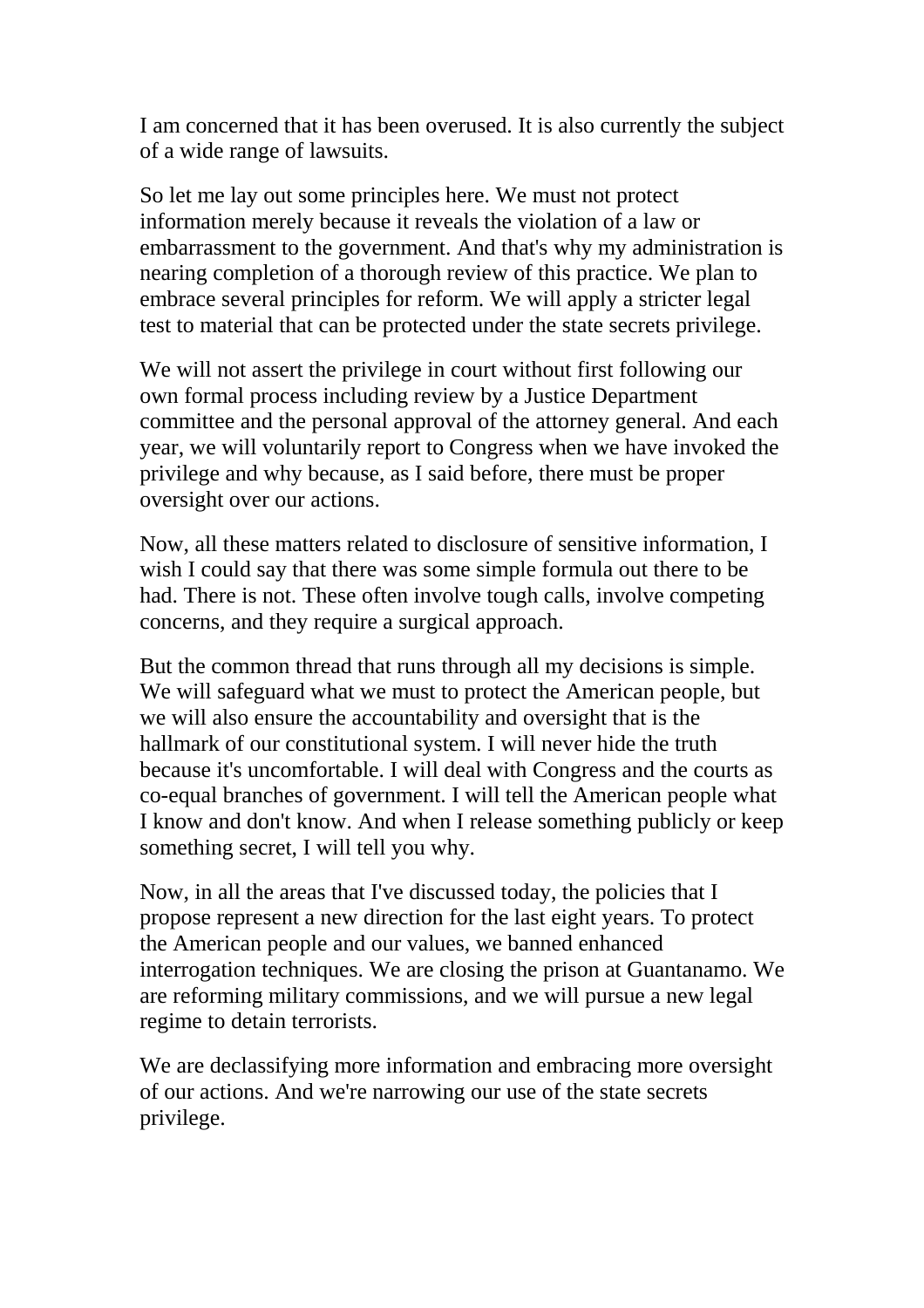These are dramatic changes that will put our approach to national security on a surer, safer, and more sustainable footing. Their implementation will take time, but they will get done. There's a core principle that we will apply to all of our actions. Even as we clean up the mess at Guantanamo, we will constantly reevaluate our approach, subject our decisions to review from other branches of government as well as the public.

We seek the strongest and most sustainable legal framework for addressing these issues in the long term; not to serve immediate politics, but to do what's right over the long term. By doing that, we can leave behind a legacy that outlasts my administration, my presidency, that endures for the next president and the president after that; a legacy that protects the American people and enjoys broad legitimacy at home and abroad.

Now, this is what I mean when I say that we need to focus on the future. I recognize that many still have a strong desire to focus on the past. When it comes it actions of the last eight years, passions are high. Some Americans are angry. Others want to refight debates that have been settled, in some cases, debates that they have lost.

I know that these debates lead directly, in some cases, to a call for fuller accounting, perhaps, through an independent commission. I have opposed the creation of such a commission because I believe that our existing democratic institutions are strong enough to deliver accountability. The Congress can review abuses of all values, and there are ongoing inquiries by the Congress into matters like enhanced interrogation techniques.

The Department of Justice and our courts can work through and punish any violations of our laws or miscarriages of justice. It's no secret there's a tendency in Washington to spend our time pointing fingers at one another. And it's no secret that our media culture feeds the impulse that leads to a good fight and good copy.

But nothing will contribute more than that than an extended relitigation of the last eight years. Already, we've seen how that kind of effort only leads those in Washington to different sides to laying blame. It can distract us from focusing our time, our efforts, and our politics on the challenges of the future.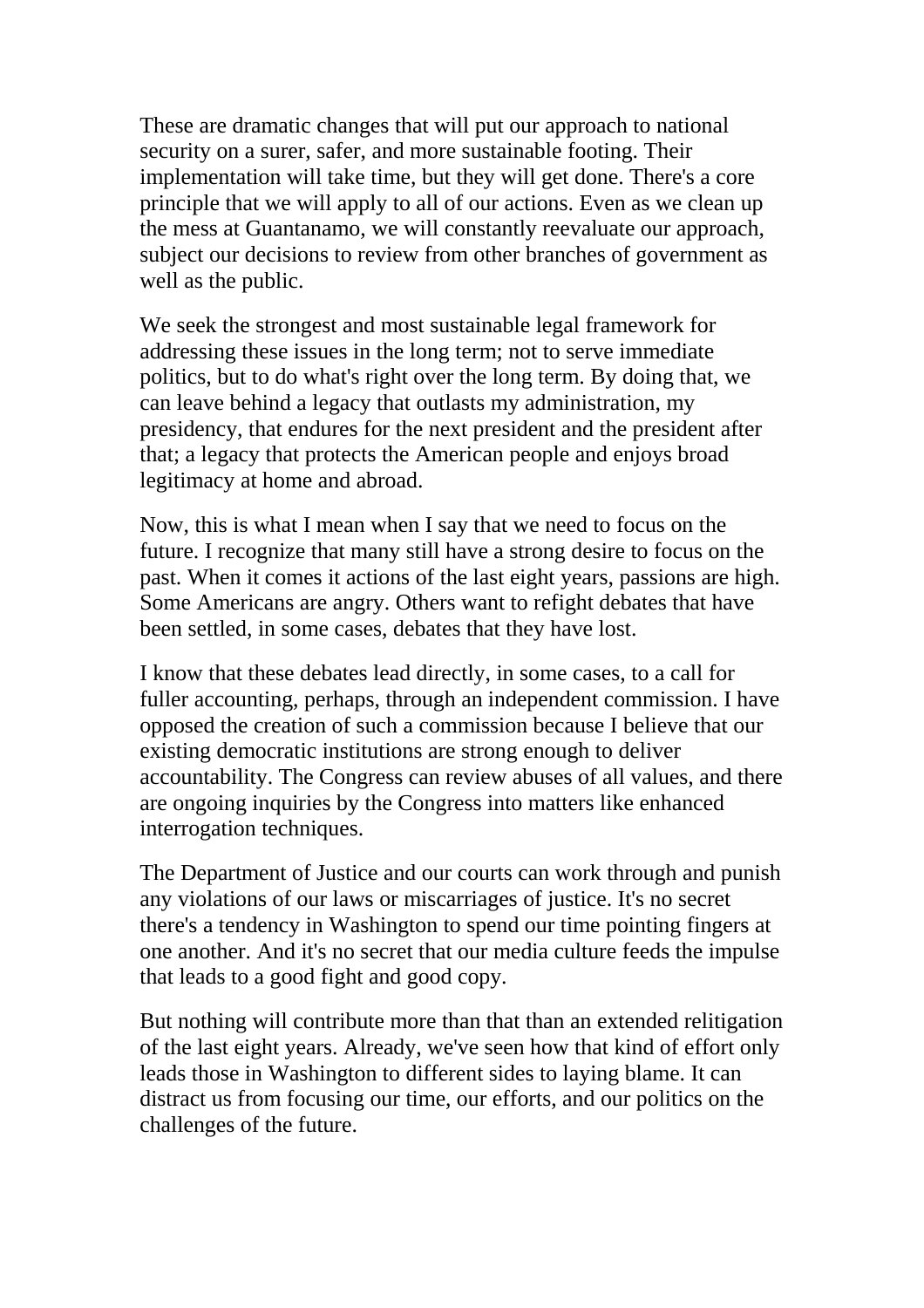We see that, above all, in the recent debate -- how the recent debate has obscured the truth. And since people in the opposite and absolutist sense -- on the one side of the spectrum, there those who make little allowance for the unique challenges posed by terrorism and would almost never put national security over transparency.

And on the other end of the spectrum, there are those who embrace a view that can be summarized in two words -- anything goes. Their arguments suggest that the ends of fighting terrorism can be used to justify any means and that the president should have blanket authority to do whatever he wants provided it is a president with whom they agree. Now, both sides may be sincere in their views, but neither side is right. The American people are not absolutist. They don't elect U.S. to impose a rigid ideology on our problems. They know that we need not sacrifice our security for our values nor sacrifice our values for our security so long as we approach difficult questions with honesty and care and a dose of common sense.

That, after all, is the unique genius of America. That's the challenge laid down by our Constitution. That has been the source of our strength through the ages. That's what makes the United States of America different as a nation.

I can stand here today as president of the United States and say without exception or equivocation that we do not torture and that we will vigorously protect our people while forge a strong and durable framework that allows us to fight terrorism while abiding by the rule of law. Make no mistake. If we fail to turn the page on the approach that was taken over the past several years, then I will not be able to say that as president.

And if we cannot stand for our core values, then we are not keeping faith with the documents that are enshrined in this hall.

The framers -- the framers who drafted the Constitution could not have foreseen the challenges that have unfolded over the last 222 years. But our Constitution has endured through secession and civil rights, through world war and Cold War because it provides a foundation of principles that can be applied pragmatically. It provides a compass that can help us find our way.

It hasn't always been easy. We are an imperfect people. Every now and then, there are those who think that America's safety and success